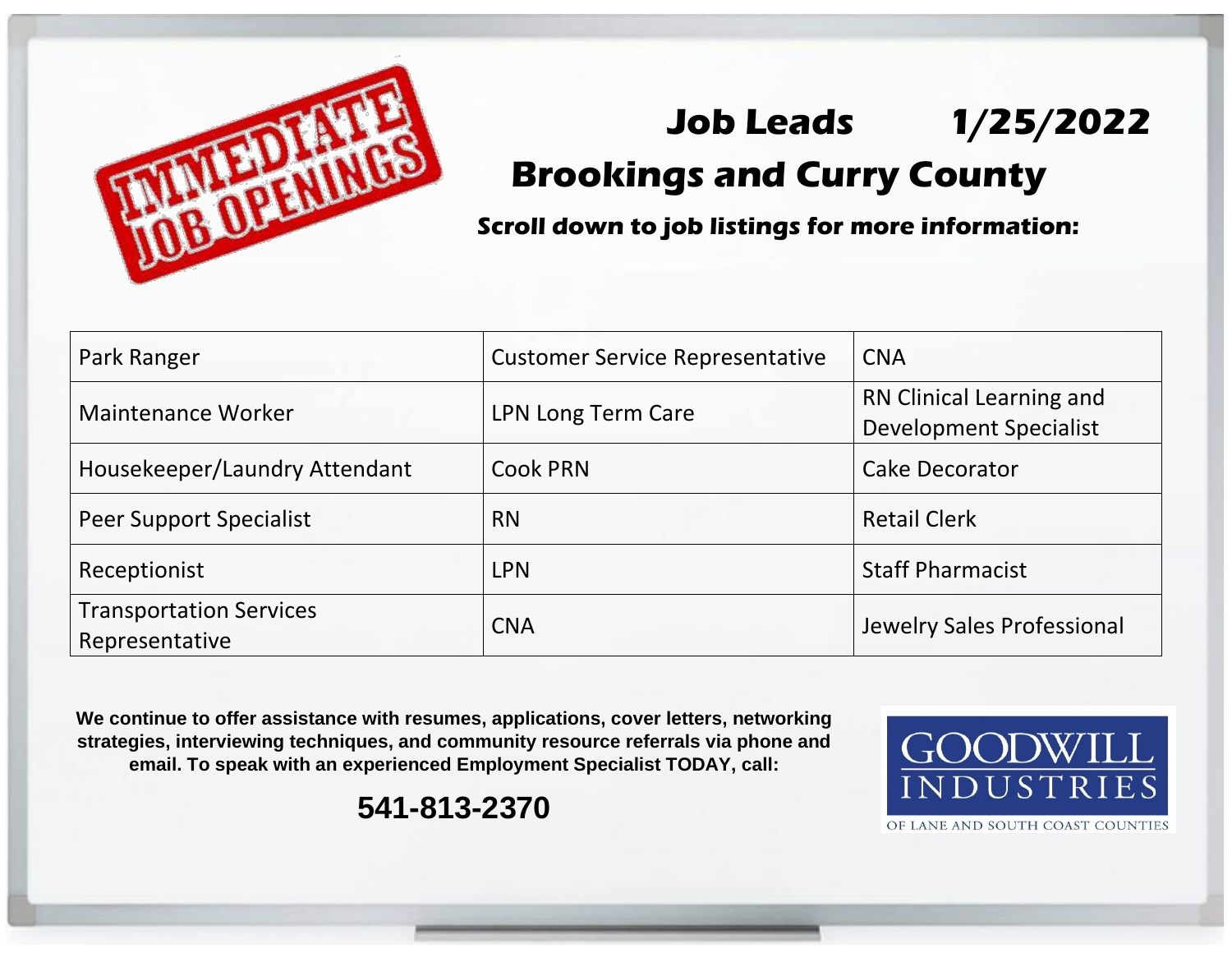| <b>DATE</b> | <b>NAME OF</b><br><b>BUSINESS</b>             | <b>CONTACT</b>              | <b>PHONE</b>          | <b>ADDRESS</b>                            | <b>POSITION</b>                              | <b>COMMENTS</b>                                                                                                                                                                                                                   |
|-------------|-----------------------------------------------|-----------------------------|-----------------------|-------------------------------------------|----------------------------------------------|-----------------------------------------------------------------------------------------------------------------------------------------------------------------------------------------------------------------------------------|
| 1/22/2022   | Parks and<br>Recreation<br>Department         | oprd.workday@<br>oregon.gov |                       | Harris Beach State<br>Park                | Park Ranger                                  | To Apply:<br>https://oregon.wd5.myworkdayjobs.com/en<br>-US/SOR External Career Site/job/<br>Brookings--OPRD--Coast-Region---South-<br>Coast-District---MU-Harris-Beach/Park-<br>Ranger-2--Harris-Beach-State-Park- REQ-<br>85978 |
| 1/24/2022   | <b>Wild Rivers</b><br>Motorlodge              |                             |                       | 437 Chetco<br>Avenue,<br><b>Brookings</b> | Maintenance<br>Worker                        | To Apply:<br>https://www.indeed.com/jobs?q&l=brookin<br>gs%2C%20OR&vjk=95be8d6abc33e5cb&adv<br>n=7100797523856398                                                                                                                 |
| 1/24/2022   | <b>Wild Rivers</b><br>Motorlodge              |                             |                       | 437 Chetco<br>Avenue,<br><b>Brookings</b> | Housekeeper/Laund<br>ry Attendant            | To Apply:<br>https://www.glassdoor.com/Job/brookings-<br>jobs-SRCH IL.0,9 IC1151430.htm                                                                                                                                           |
| 1/12/2022   | Adapt                                         |                             |                       | 615 5th St,<br><b>Brookings</b>           | Peer Support<br>Specialist                   | To Apply:<br>https://www.indeed.com/jobs?q&l=brookin<br>gs%2C%20OR&vjk=93edd6aa7e0210a8&adv<br>n=2993884588648634                                                                                                                 |
| 1/23/2022   | <b>Monarch Gardens</b><br><b>Memory Care</b>  |                             |                       | 984 Parkview Dr,<br><b>Brookings</b>      | Receptionist                                 | To Apply:<br>https://www.indeed.com/jobs?q&l=brookin<br>gs%2C%20OR&vjk=8851a8d493260217&adv<br>n=9669679558092193                                                                                                                 |
| 1/21/2022   | Department of<br>Transportation               |                             |                       | <b>Brookings</b>                          | Transportation<br>Services<br>Representative | To Apply:<br>https://oregon.wd5.myworkdayjobs.com/en<br>-US/SOR External Career Site/job/Harbor--<br>ODOT--Brookings-DMV/Transportation-<br>Services-Representative-1_REQ-86257                                                   |
| 1/25/2022   | <b>Gerald Ross</b><br><b>Insurance Agency</b> |                             | $(541) 469 -$<br>3144 | 1 Ross Road,<br><b>Brookings</b>          | <b>Customer Service</b><br>Representative    | To Apply:<br>Brookings, OR Jobs, Employment -<br>Brookings, OR   Indeed.com                                                                                                                                                       |
| 1/25/2022   | Good Samaritan                                |                             |                       | 1 Park Ave,<br><b>Brookings</b>           | LPN Long Term Care                           | To Apply:<br>https://sanfordcareers.com/brookings-<br>or/lpn-long-term-care-<br>ltc/3857CE328F7C404A939098E11F8F94CD/<br>job/                                                                                                     |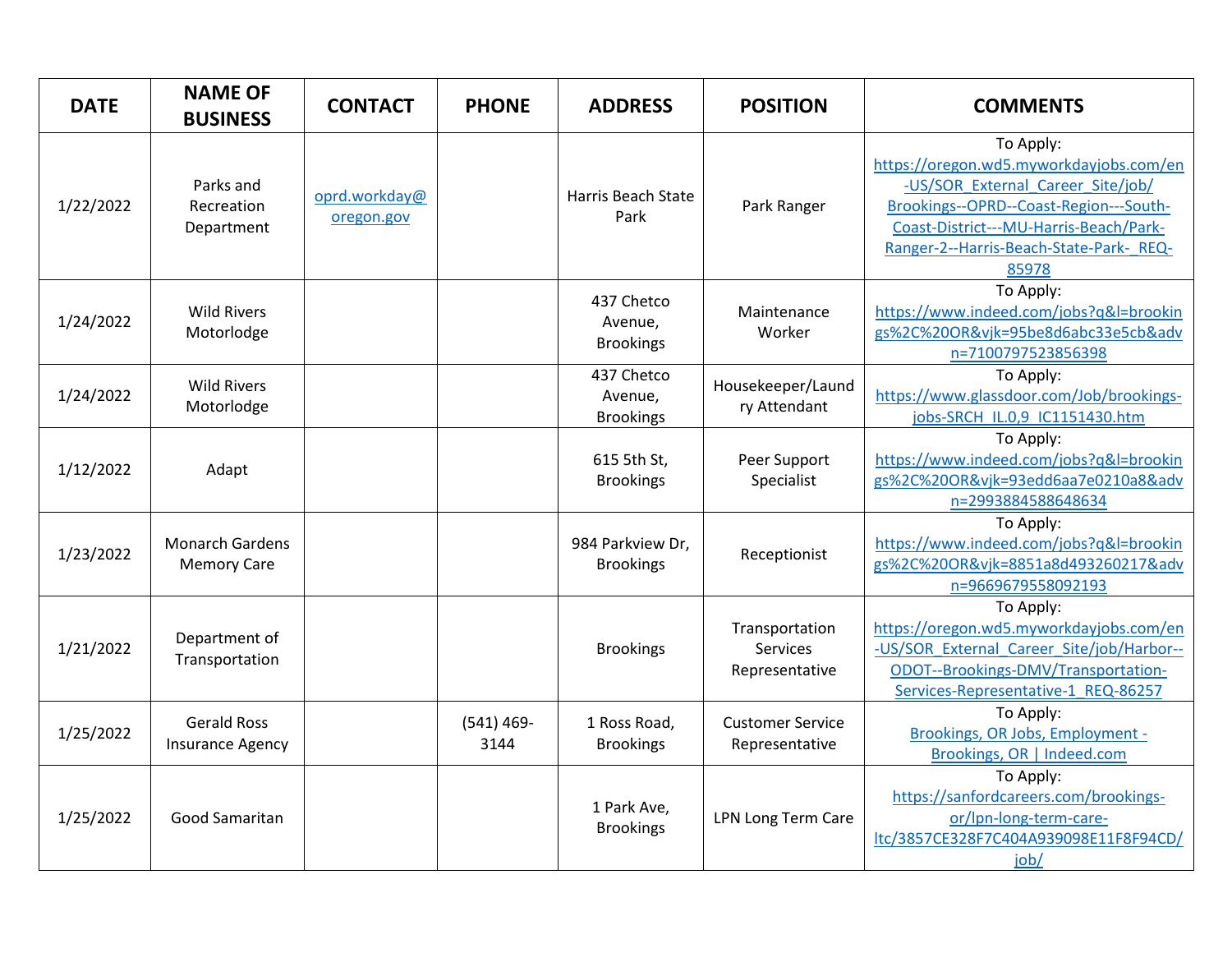| 1/25/2022 | <b>Good Samaritan</b> | 1 Park Ave,<br><b>Brookings</b> | Cook PRN                                                     | To Apply:<br>https://sanfordcareers.com/brookings-<br>or/cook-<br>prn/1D4AC35884A443BF99F2BABE5B85F42<br>3/job/                                                                                                          |
|-----------|-----------------------|---------------------------------|--------------------------------------------------------------|--------------------------------------------------------------------------------------------------------------------------------------------------------------------------------------------------------------------------|
| 1/25/2022 | Good Samaritan        | 1 Park Ave,<br><b>Brookings</b> | <b>RN</b>                                                    | To Apply:<br><b>Registered Nurse - PT Nights;</b><br>https://sanfordcareers.com/brookings-<br>or/rn-registered-nurse-or-lpn-licensed-<br>practical-nurse-pt-<br>nights/1D4EDF7087C5488E983CD9B05DA55<br>B53/job/         |
| 1/25/2022 | Good Samaritan        | 1 Park Ave,<br><b>Brookings</b> | <b>LPN</b>                                                   | To Apply:<br><b>Licensed Practical Nurse - PT Nights;</b><br>https://sanfordcareers.com/brookings-<br>or/rn-registered-nurse-or-lpn-licensed-<br>practical-nurse-pt-<br>nights/1D4EDF7087C5488E983CD9B05DA55<br>B53/job/ |
| 1/25/2022 | Good Samaritan        | 1 Park Ave,<br><b>Brookings</b> | <b>CNA</b>                                                   | To Apply:<br>Long Term Care (LTC) FT - NOC;<br>https://sanfordcareers.com/brookings-<br>or/cna-nursing-assistant-certified-long-term-<br>care-ltc-ft-noc-<br>shift/D99EE8DDA9B24F5BB17118D42FC2EF<br>9E/job/             |
| 1/25/2022 | Good Samaritan        | 1 Park Ave,<br><b>Brookings</b> | <b>CNA</b>                                                   | To Apply:<br>Long Term Care (LTC) - FT;<br>https://sanfordcareers.com/brookings-<br>or/cna-nursing-assistant-certified-long-term-<br>care-ltc-ft-evening-<br>shift/7B6AF787431444F696AFAD6D69A7FD<br>A3/job/             |
| 1/25/2022 | <b>Good Samaritan</b> | 1 Park Ave,<br><b>Brookings</b> | <b>RN Clinical Learning</b><br>and Development<br>Specialist | PT Days; To Apply:<br>https://sanfordcareers.com/brookings-<br>or/cna-nursing-assistant-certified-long-term-<br>care-ltc-ft-evening-<br>shift/7B6AF787431444F696AFAD6D69A7FD<br>A3/job/                                  |